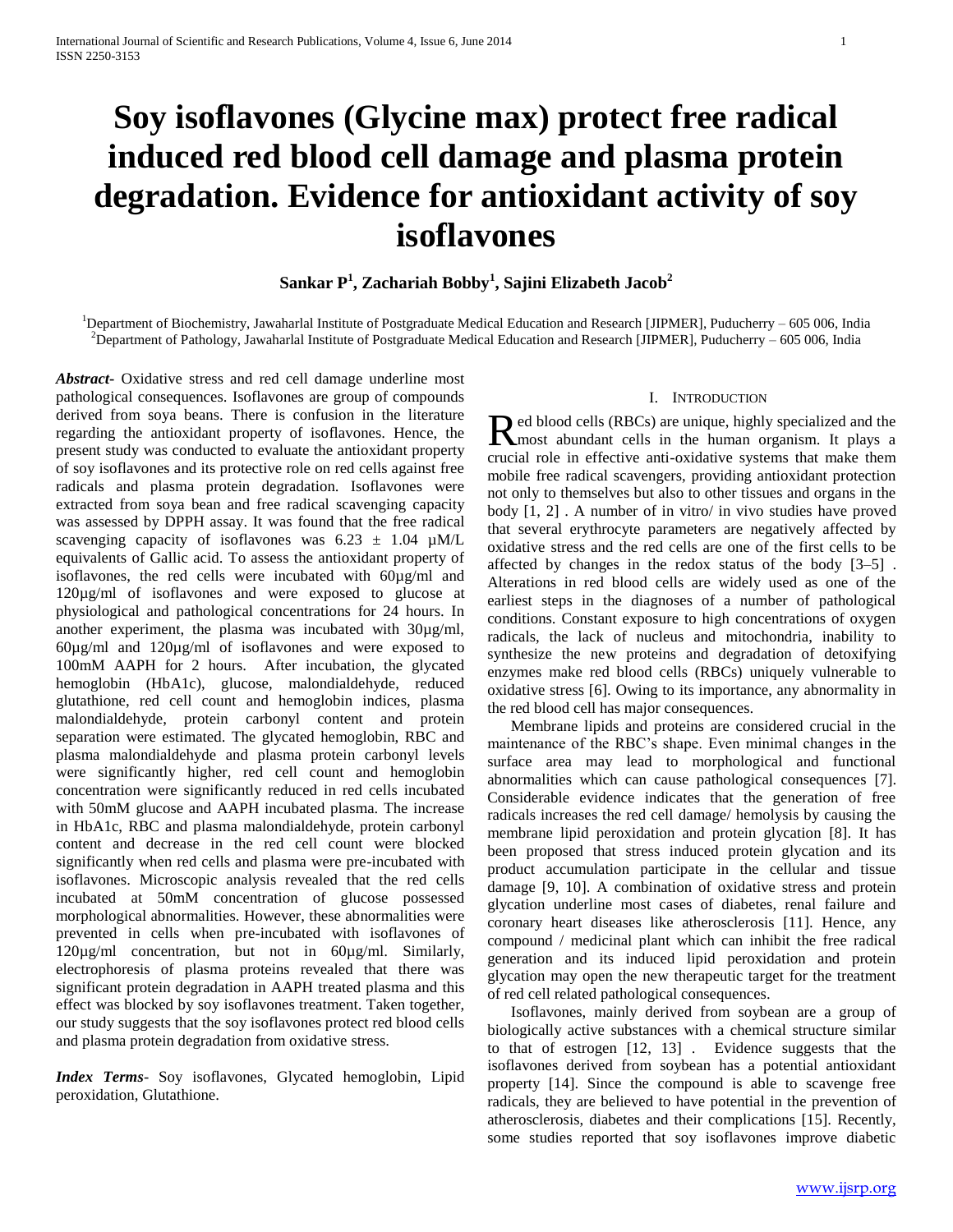complications through their anti-oxidative, mild estrogenic activity [16]. In contrast data from some interventional studies have failed to show an antioxidant effect from soy isoflavones supplementation [17–19]. Research supports the concept that soy intake aids against oxidative stress as indicated by the measurements of conjugated dienes in LDL fraction [20]. Still it is controversial whether isoflavones have antioxidant property or not and the problem has not been adequately addressed. In lights of the above in literature, we have made an attempt to evaluate the antioxidant property of isoflavones extracted from soybean hypocotyls by assessing its protective effect on red blood cell damage as well as plasma protein degradation induced by oxidative stress.

#### II. MATERIALS AND METHODS

 **Sample preparation:** Blood samples were collected into tubes containing disodium salt of ethylenediaminetetraacetate (EDTA-disodium salt) from healthy normal human volunteers after overnight fasting of 10-12hrs. The sample was centrifuged (6000rpm, 10mins at  $4^{\circ}$ C); the clear plasma and buffy coat layers were discarded. Then, the red cell suspension was washed three times with cold saline (0.15 M sodium chloride) and the cells were suspended to 10 % haematocrit in phosphate buffered saline (PBS containing  $0.016$ mol/L Na<sub>2</sub>HPO<sub>4</sub>,  $0.001$  mol/L NaH<sub>2</sub>PO<sub>4</sub> and 0.14 mol/L NaCI, pH 7.4). This study was approved by institute human ethic committee and written consent form was obtained by the participants.

 **Extraction of isoflavones from soybean hypocotyls (***Glycine max***):** Isoflavones were extracted from soybean hypocotyls according to the method described by Yoon-Bok Lee et al [21] . The soybean hypocotyls were mixed with 10 volumes of 80% aqueous methanol and stirred for 4hr at room temperature. The methanol extract was concentrated in a rotary evaporator at  $50^{\circ}$ C. The final step of the preparation involved freeze – drying the concentrated methanol extract. The Isoflavone extract was stored at  $-40^{\circ}$ C for further analyses.

# **Assessment of free radical scavenging capacity of Soy Isoflavones extract:**

 **2, 2'- dipicryl 2'- phenylhydrazine (DPPH) assay:** The free radical scavenging capacity of soy isoflavones was assessed by 2, 2'- dipicryl 2'- phenylhydrazine (DPPH) assay [22]. A standard graph was plotted using Gallic acid as a standard in the range of 0 - 100µM/L concentration. It was found that the free radical scavenging capacity of soy isoflavones was  $6.23 \pm 1.04 \mu M/L$ equivalents of Gallic acid.

 *In vitro* **treatment with high glucose concentration:** All the glass wares and reagents used for this experiment were autoclaved prior to use to prevent the hemolysis. Washed red blood cells were suspended to 10% haematocrit in phosphate buffered saline (PBS containing 0.016mol/L Na<sub>2</sub>HPO<sub>4</sub>, 0.001 mol/L Na $H_2PO_4$  and 0.14 mol/L NaCI, pH 7.4). Aliquots of the cell suspension were placed in autoclaved RIA tubes, after which a freshly prepared stock solution of glucose/soy isoflavones mixture was added. Concentrations are expressed in terms of total cell suspension. Red cells treated with 5mmol/l glucose were considered as control. The tubes were incubated at  $37^{\circ}$ C for 24hrs with mild agitation. All preparations kept for incubation

contained 300 µg of penicillin/ml of cell suspension to prevent any microbial growth. Glucose treated red cells were washed twice with PBS (pH 7.4) before biochemical as well as hematological analysis. All analyses were repeated six times.

 *In vitro* **treatment with soy isoflavones extract:** In order to examine the antioxidant property of soy isoflavone extract, red cells were pre-treated with isoflavones extract in the concentration of 60 $\mu$ g/ml and 120 $\mu$ g/ml for 1 hr at 37<sup>0</sup>C with mild agitation. Then, the pre-treated red cells were incubated with glucose of either at 5 or 50 mmol/L at  $37^{\circ}$ C for 24hrs.

 **Measurement of RBC-membrane lipid peroxidation (RBC-MDA) and reduced glutathione (RBC-GSH):**  Malondialdehyde was measured using the established thiobarbituric acid (TBA) method [23]. This assay is based on the formation of red adduct in acidic medium between thiobarbituric acid and malondialdehyde, a colorless product of lipid peroxidation, measured at 532nm. The MDA values were calculated using the extinction coefficient of MDA-TBA complex  $(1.56 \text{ X } 10^5 \text{ l X } \text{mol}^{-1} \text{ X cm}^{-1} \text{ at } 532 \text{nm})$ . The erythrocyte reduced glutathione content was determined by the method of Beutler et al [24]. The hemoglobin content of the cell suspension was estimated using Drabkin's solution following manufacturer's instructions. The reduced glutathione values were expressed as mg/g Hb.

 **Estimation of Glycated hemoglobin (HbA1c) and glucose:**  The glucose levels were estimated using glucose oxidase method and glycated hemoglobin HbA1c was measured immunoturbidometrically using Olympus AU400 fully automated Clinical Chemistry Analyzer (Bayer's Diagnostics, USA).

 **Measurement of red cell count and RBC indices:** The red cell count and RBC indices like hemoglobin concentration, mean corpuscular volume (MCV), mean corpuscular hemoglobin (MCH), mean corpuscular hemoglobin concentration (MCHC) and red cell distribution width (RDW-SD) were estimated using reagent kits adapted for the fully automated blood cell count analyzer (XS-1000*i* TM, SYSMEX, Japan).

 **Microscopic analysis of red cell morphology:** Microscopic characteristics of red cells of different groups were observed using CKX 31 Standard Cell Culture Inverted Microscope System (Olympus, Japan). The magnitude of 400X was used for all observations.

 *In vitro* **treatment of plasma with AAPH:** The plasma was diluted with normal saline (1:1, V/V) and were treated with AAPH for 2 hours at  $37^{\circ}$ C. AAPH, a compound which produce free radicals when dissolved in the medium. In order to examine the antioxidant property of soy isoflavone extract, the plasma were pre-treated with isoflavones extract in the concentration of  $30\mu$ g/ml,  $60\mu$ g/ml and  $120\mu$ g/ml for 1 hr at  $37^0$ C.

 **Measurement of plasma parameters:** After incubation period, the plasma protein carbonyl content was estimated by the method described previously. The plasma malondialdehyde was measured by the method of Yogi et al. The plasma proteins were separated by sodium dodecyl sulfate–polyacrylamide gel electrophoresis (Bio – Rad, China). The total plasma protein and albumin levels were measured using reagent kits adapted for fully Automated Clinical Chemistry Analyzer (Olymbus AU400, Japan) according to the manufacturer's instruction.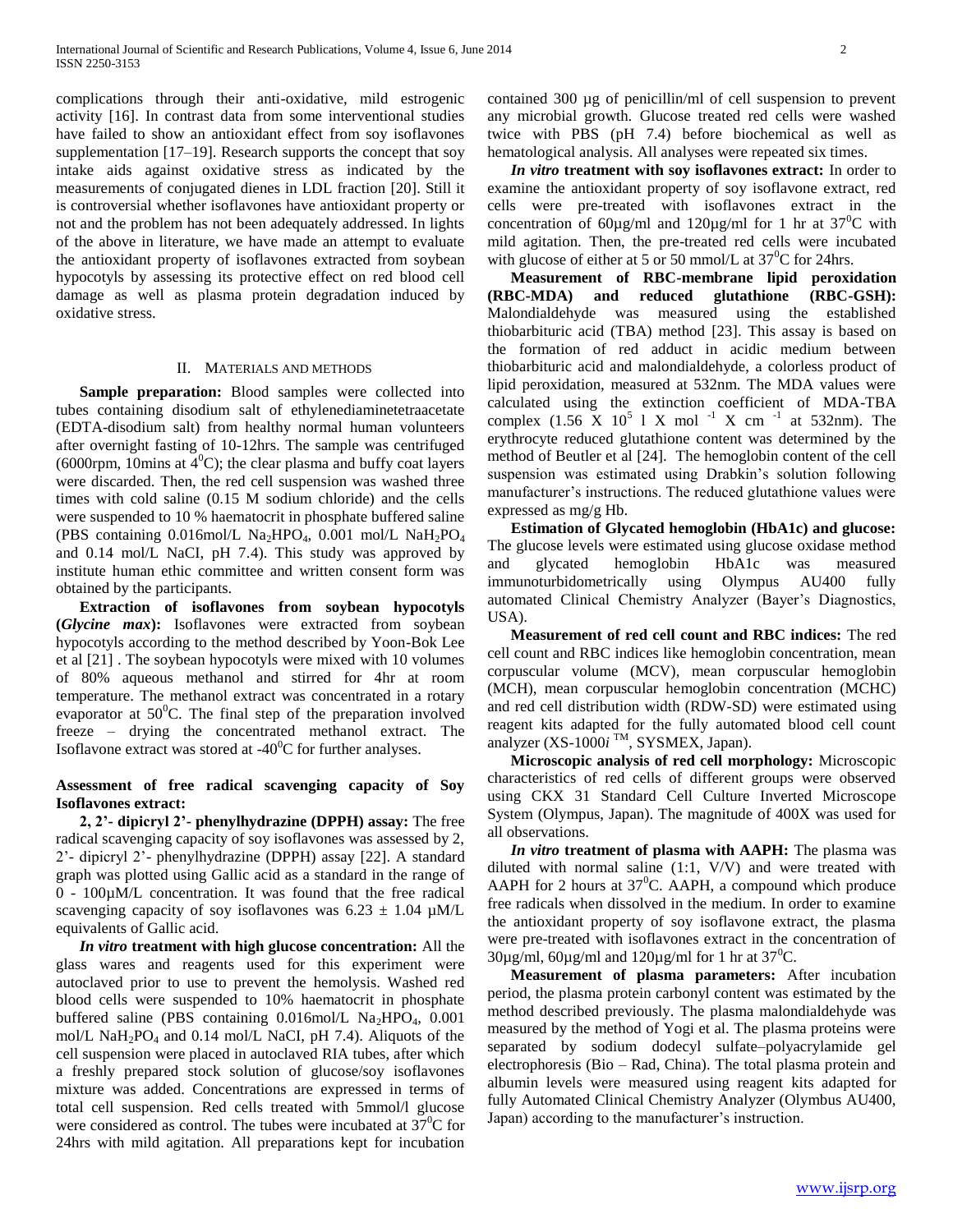**Statistical analysis:** Results were expressed as mean  $\pm$  SD unless otherwise stated. Data were analyzed statistically using *one way ANOVA analysis* followed by *Tukey post-Hoc method*. The Statistical Package of Social Service (SPSS version 16 software) was used for all analysis. A P value less than 0.05 was considered as significant.

#### III. RESULTS

 The effect of soy isoflavones on hemoglobin glycation is shown in Fig 1. High concentration of glucose caused an increase in HbA1c levels. The increase in HbA1c was inhibited by supplementation with isoflavones extract. Additionally, the inhibitory effect of isoflavones on protein glycation was greater with increasing concentrations of isoflavones in cell suspension.

In Fig 2, the glucose level was significantly higher in the groups treated with 50mM glucose than 5mM glucose. But the glucose concentration in the supernatants of 50mM glucose treatments was found to be significantly reduced when pre-incubated with isoflavones. The inhibitory effect of isoflavones on the supernatant glucose concentration was proportional to the concentration of isoflavones. However, the above mentioned observations were not found with erythrocytes incubated with 5mM glucose.

 Fig 3 shows that the effects of isoflavones on lipid peroxidation (MDA) in erythrocytes in the presence of 5mM and 50mM concentrations of glucose. The MDA levels were significantly elevated in red cells treated with 50 mM glucose than the cells treated with 5mM glucose. Treatment with isoflavones reduces the MDA levels significantly and this reduction was greater with increasing the concentration of isoflavones. Furthermore, the isoflavones did not have any significant effect on reduced glutathione levels in all the groups  $(fig 4)$ 

 Table1 showed that, the red cell count and hemoglobin concentration were significantly decreased in RBC treated with 50mM glucose concentration when compared to the 5mM glucose concentration. The effect was inhibited when the RBCs were pre-incubated with soy isoflavones at 60µg and 120µg concentrations. The soy isoflavones did not have any significant effect on other RBC indices like MCH, MCV, MCHC and RDW-SD.

 Fig 5 shows the effect of soy isoflavones extract on red cell membrane damage after generating the oxidative stress using 50mM glucose. Increase in oxygen radicals leads to red cell membrane damage resulting in hemolysis. In this present study, we found that the cell membrane rapture and damage in the groups treated with pathological concentration of glucose (50mM) was higher when compared to the groups treated with physiological concentration (5mM). Pre-incubation with 120µg/ml soy isoflavones might have reduced plasmas membrane damage from free radicals. However, no significant effect was found at the concentration of 60µg/ml of isoflavones.

The plasma protein carbonyl content and malondialdehyde were significantly increased and total protein and albumin levels were significantly reduced when plasma was treated with AAPH. Supplementation of soy isoflavones extract reduced the plasma malondialdehyde and protein carbonyl contents (Table 2). Electrophoresis of plasma protein revealed that AAPH treatment significantly caused protein degradation and this effect was blocked when plasma was pre-incubated with soy isoflavones (Fig 6).

#### IV. DISCUSSION

 Exposure to high concentrations of oxygen radicals, the lack of nucleus and mitochondria, inability to synthesize new protein and degradation of detoxifying enzymes makes red blood cells uniquely vulnerable to oxidative stress. In the laboratory, red blood cells are a reliable model for the study of oxidative stress. They are one of the first cells to be affected by adverse conditions and any alteration in their structure causes pathological consequences [1, 5]. In this present study, we therefore selected RBCs as an oxidative stress model to study the protective effects of soy isoflavones against oxidative stress. The free radicals were generated by exposing the RBCs with higher concentration of glucose (50mM). Higher glucose concentration can result in increased oxidative stress from excessive oxygen radical production from the auto-oxidation of glucose, glycosylated protein, or stimulation of cytochrome P450 - like activity by the excessive NADPH produced by the glucose metabolism [25].

 Higher concentration of glucose can promote the glycation of several proteins of RBCs including hemoglobin by nonenzymatic mechanisms [26]. In our study, we found that the hemoglobin glycation as indicated by the levels of HbA1c were significantly elevated at pathological concentrations of glucose (50 mM) when compared with cells exposed to physiological concentrations (5mM). The increased glycation of proteins themselves can act as a source of free radicals [26] The increased production of free radicals change lipid/protein ratio of membranes by affecting polyunsaturated fatty acids. A lipid peroxidation causes functional irregularities of several cellular organelles [27]. Treatment with soy isoflavones significantly reduced the hemoglobin glycation (HbA1c) in the group treated with high concentration of glucose. This inhibitory effect of isoflavones on protein glycation may help in the reduction of glycation induced free radical generation. Furthermore, we also observed that soy isoflavones have a potential ability to scavenge the free radicals which was indicated by the DPPH assay. This free radical scavenging capacity of isoflavones might have contributed to its ability in reducing the supernatant glucose concentration as well as in inhibiting further protein glycation. Furthermore, these effects may bring down the free radical generation which follows a vicious cycle.

 Lipid peroxidation is another free radical-related process, which is potentially harmful because of its uncontrolled, selfenhancing nature. This causes disruption of bio-membranes, lipids and other cell components [27]. Malondialdehyde, an end product of lipid peroxidation is increased when the cells are exposed to oxidative stress. We found significant increase in the level of MDA in red cells with pathological concentration of glucose when compared to the red cells with physiological concentration of glucose. Research supports the concept that malondialdehyde (MDA) can promote the process of protein glycation. But the mechanism is not clearly addressed. It is presumed that the aldehyde groups of malondialdehyde act as an anchor between sugar and protein moieties, thereby enhancing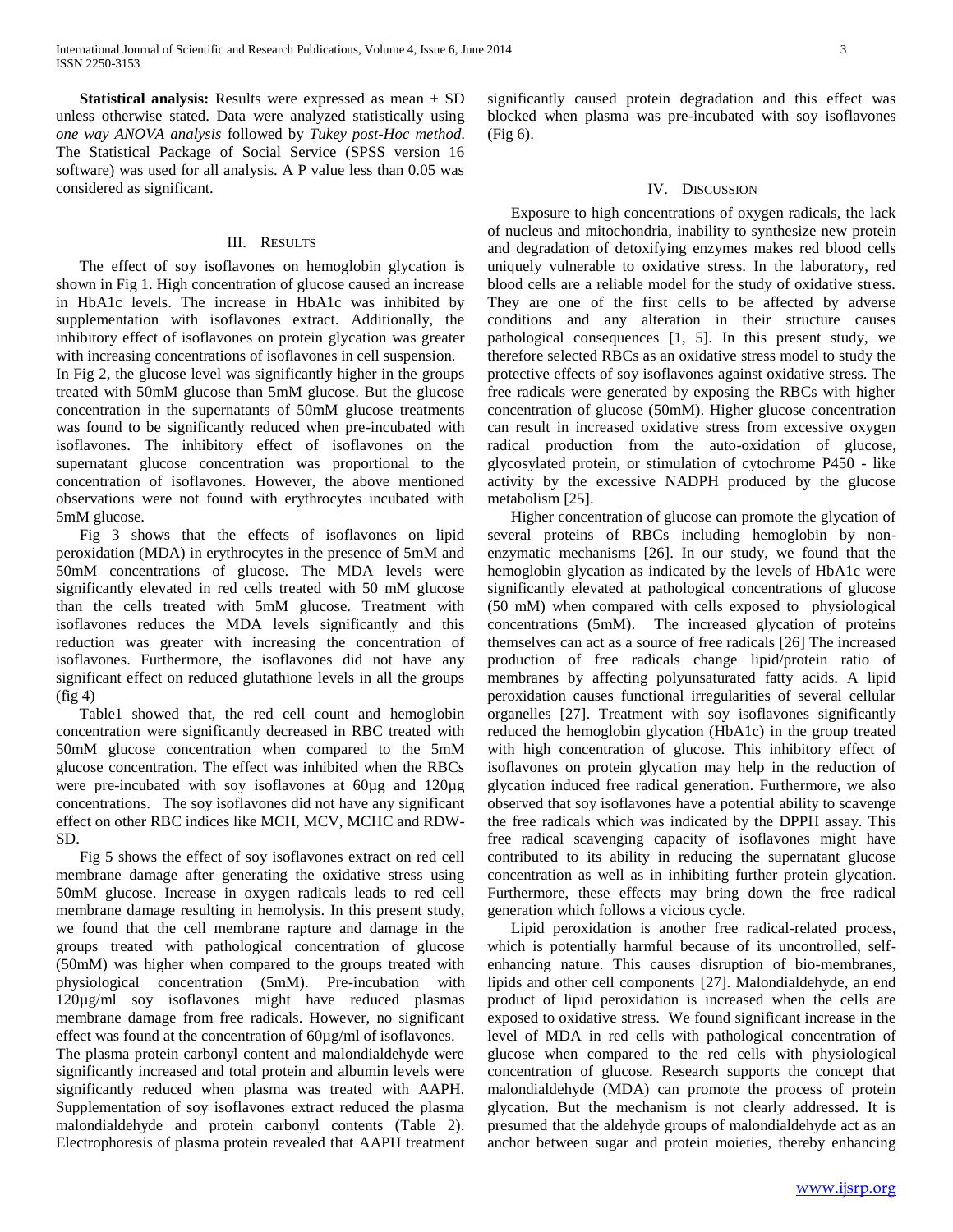the formation of glycated proteins [28]. Treatment of red cells exposed to pathological concentration of glucose with isoflavones significantly reduced the MDA levels. This might have helped in subsequent inhibition of protein glycation and its induced free radical generation.

 The microscopic analysis of RBCs shows that there was a significant morphological abnormality in the membrane of RBCs exposed to high glucose (50mM) concentration than the cells exposed to normal concentration of 5mM glucose. These morphological changes could be attributed to the cumulative effects of increased membrane lipid peroxidation and protein glycation promoted by oxidative stress. However, the stress induced damage of RBCs was not observed in the group pretreated with soy isoflavones at the concentration of 120 µg/ml, but not at 60 µg/ml. Treatment with isoflavones significantly decreased both the protein glycation and lipid peroxidation and this might have protected the RBCs against oxidative damage. Furthermore, we estimated the red cell count after the treatment period and found a significant reduction in the red cells in the group treated with pathological concentrations of glucose. The enhanced membrane lipid peroxidation and glycation of protein might have resulted in membrane damage and subsequent cell death. Treatment with isoflavones markedly increased the red cell count. The increase in the red cell count might have improved the glucose utilization and resulted in the reduction in the supernatant glucose after incubation.

 Furthermore, the antioxidant property of soy isoflavones extract was further evaluated using plasma as a invitro model of oxidative stress. The plasma was incubated with free radical generating compound known as AAPH. When the plasma was treated with AAPH, the plasma malondialdehyde and protein carbonyl contents were increased and total protein and albumin levels were reduced. Treatment with soy isoflavones extracted significantly reduced the plasma malondialdehyde and protein carbonyl contents. In lights of the above results in RBC, the results of plasma also supporting the evident that soy isoflavones have the potent antioxidant property which might help in protecting the red cells and plasma protein degradation from oxidative stress.

 Taken together, the results of the present study concluded that, the soy isoflavones extract protect red blood cells and plasma protein degradation from oxidative stress. This protective effect of isoflavones extract on red cells may be due to the inhibition of protein glycation and membrane lipid peroxidation by its antioxidant properties.

#### ACKNOWLEDGEMENT

 We thank Mr. A. Vengattaraman (Dept. of Biochemistry, JIPMER) and Mr. Chandrasekaran (Dept. of Hematology, JIPMER) for the technical assistance offered in carrying out the biochemical and hematological parameters such as glucose, HbA1c and RBC indices respectively. We thank Department of Science & Technology (DST), INSPIRE division, New Delhi, India for supporting the first author financially in the form of PhD fellowship. The funders had no role in study design, data collection and analysis, decision to publish, or preparation of the manuscript.

#### **REFERENCES**

- [1] Arbos KA, Claro LM, Borges L, et al. (2008) Human erythrocytes as a system for evaluating the antioxidant capacity of vegetable extracts. Nutr Res New York N 28:457–463. doi: 10.1016/j.nutres.2008.04.004
- [2] Siems WG, Sommerburg O, Grune T (2000) Erythrocyte free radical and energy metabolism. Clin Nephrol 53:S9–17.
- [3] Maridonneau I, Braquet P, Garay RP (1983) Na+ and K+ transport damage induced by oxygen free radicals in human red cell membranes. J Biol Chem 258:3107–3113.
- [4] Pandey KB, Rizvi SI (2009) Protective effect of resveratrol on formation of membrane protein carbonyls and lipid peroxidation in erythrocytes subjected to oxidative stress. Appl Physiol Nutr Metab Physiol Appliquée Nutr Métabolisme 34:1093–1097. doi: 10.1139/H09-115
- [5] Pandey KB, Rizvi SI (2011) Biomarkers of oxidative stress in red blood cells. Biomed Pap Med Fac Univ Palacký Olomouc Czechoslov 155:131– 136.
- [6] Pandey KB, Rizvi SI (2010) Markers of oxidative stress in erythrocytes and plasma during aging in humans. Oxid Med Cell Longev 3:2–12. doi: 10.4161/oxim.3.1.10476
- [7] Pandey KB, Rizvi SI (2010) Protective effect of resveratrol on markers of oxidative stress in human erythrocytes subjected to in vitro oxidative insult. Phytother Res PTR 24 Suppl 1:S11–14. doi: 10.1002/ptr.2853
- [8] Nandhini TA, Anuradha CV (2003) Inhibition of lipid peroxidation, protein glycation and elevation of membrane ion pump activity by taurine in RBC exposed to high glucose. Clin Chim Acta Int J Clin Chem 336:129–135.
- [9] Brownlee M (2000) Negative consequences of glycation. Metabolism 49:9– 13.
- [10] Aronson D, Rayfield EJ (2002) How hyperglycemia promotes atherosclerosis: molecular mechanisms. Cardiovasc Diabetol 1:1.
- [11] Selvaraj N, Bobby Z, Sathiyapriya V (2006) Effect of lipid peroxides and antioxidants on glycation of hemoglobin: an in vitro study on human erythrocytes. Clin Chim Acta Int J Clin Chem 366:190–195. doi: 10.1016/j.cca.2005.10.002
- [12] Omoni AO, Aluko RE (2005) Soybean foods and their benefits: potential mechanisms of action. Nutr Rev 63:272–283.
- [13] Klejdus B, Mikelová R, Petrlová J, et al. (2005) Determination of isoflavones in soy bits by fast column high-performance liquid chromatography coupled with UV-visible diode-array detection. J Chromatogr A 1084:71–79.
- [14] Ruiz-Larrea MB, Mohan AR, Paganga G, et al. (1997) Antioxidant activity of phytoestrogenic isoflavones. Free Radic Res 26:63–70.
- [15] Anthony MS, Clarkson TB, Williams JK (1998) Effects of soy isoflavones on atherosclerosis: potential mechanisms. Am J Clin Nutr 68:1390S–1393S.
- [16] Lu M-P, Wang R, Song X, et al. (2008) Modulation of methylglyoxal and glutathione by soybean isoflavones in mild streptozotocin-induced diabetic rats. Nutr Metab Cardiovasc Dis NMCD 18:618–623. doi: 10.1016/j.numecd.2007.05.003
- [17] Nestel PJ, Yamashita T, Sasahara T, et al. (1997) Soy isoflavones improve systemic arterial compliance but not plasma lipids in menopausal and perimenopausal women. Arterioscler Thromb Vasc Biol 17:3392–3398.
- [18] Samman S, Lyons Wall PM, Chan GS, et al. (1999) The effect of supplementation with isoflavones on plasma lipids and oxidisability of low density lipoprotein in premenopausal women. Atherosclerosis 147:277–283.
- [19] Hodgson JM, Puddey IB, Croft KD, et al. (1999) Isoflavonoids do not inhibit in vivo lipid peroxidation in subjects with high-normal blood pressure. Atherosclerosis 145:167–172.
- [20] Jenkins DJA, Kendall CWC, Jackson C-JC, et al. (2002) Effects of highand low-isoflavone soyfoods on blood lipids, oxidized LDL, homocysteine, and blood pressure in hyperlipidemic men and women. Am J Clin Nutr 76:365–372.
- [21] Lee Y-B, Lee HJ, Kim KS, et al. (2004) Evaluation of the preventive effect of isoflavone extract on bone loss in ovariectomized rats. Biosci Biotechnol Biochem 68:1040–1045.
- [22] Brand-Williams W, Cuvelier ME, Berset C (1995) Use of a free radical method to evaluate antioxidant activity. LWT - Food Sci Technol 28:25–30. doi: 10.1016/S0023-6438(95)80008-5
- [23] Yagi K (1984) Assay for blood plasma or serum. Methods Enzymol 105:328–331.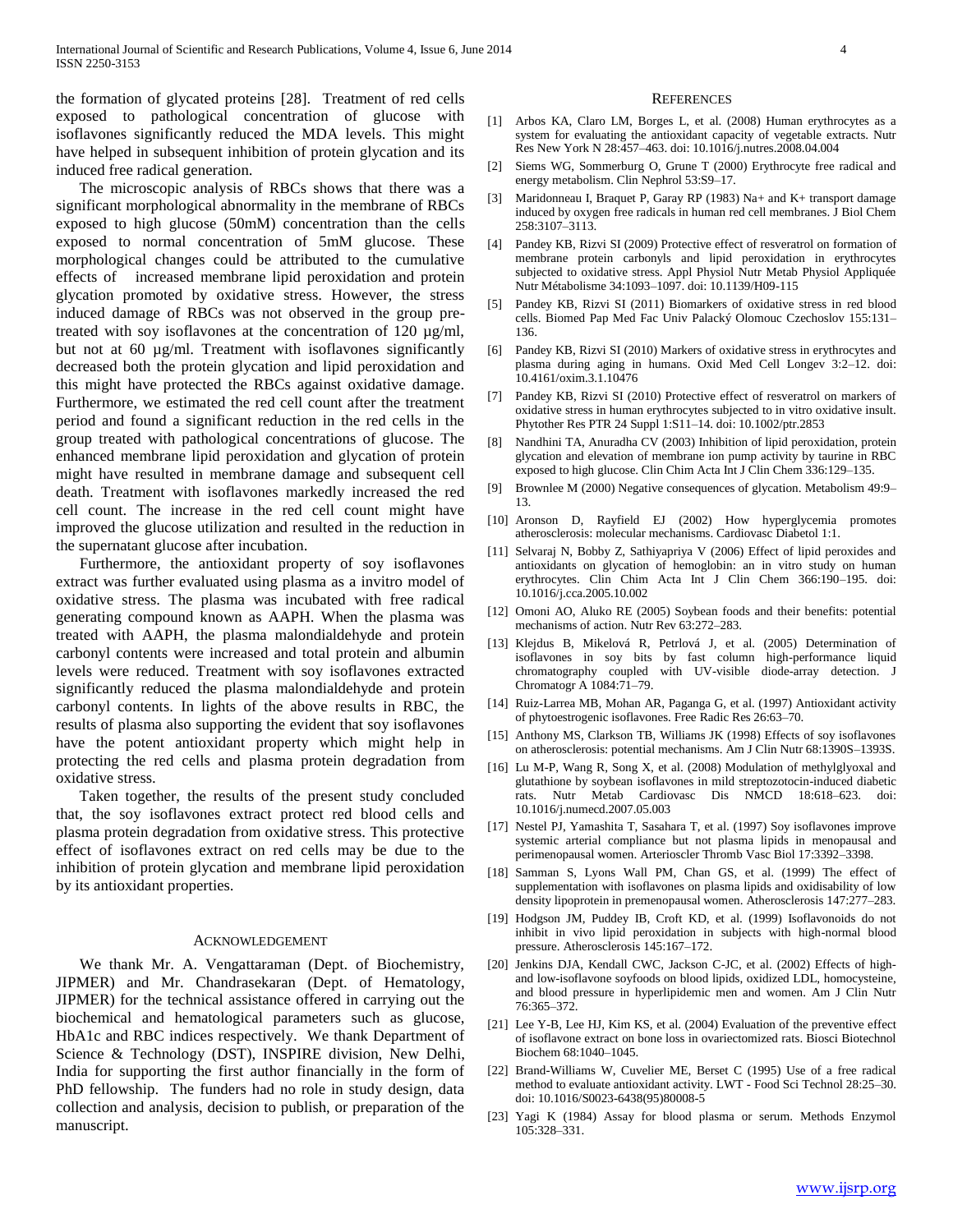- [24] BEUTLER E, DURON O, KELLY BM (1963) Improved method for the determination of blood glutathione. J Lab Clin Med 61:882–888.
- [25] Jain SK, Rains J, Jones K (2006) Effect of curcumin on protein glycosylation, lipid peroxidation, and oxygen radical generation in human red blood cells exposed to high glucose levels. Free Radic Biol Med 41:92– 96. doi: 10.1016/j.freeradbiomed.2006.03.008
- [26] Cabrales P, Vazquez MAS, Vazquez BYS, et al. (2008) Blood pressure reduction due to hemoglobin glycosylation in type 2 diabetic patients. Vasc Heal Risk Manag 4:917–922.
- [27] Mahboob M, Rahman MF, Grover P (2005) Serum lipid peroxidation and antioxidant enzyme levels in male and female diabetic patients. Singapore Med J 46:322–324.
- [28] Mohan Kumar KM, Bobby Z, Selvaraj N, et al. (2004) Possible link between glycated hemoglobin and lipid peroxidation in hyperthyroidism. Clin Chim Acta Int J Clin Chem 342:187–192. doi: 10.1016/j.cccn.2003.12.027

## **AUTHORS**

**First Author** – Author name, qualifications, associated institute (if any) and email address.

**Second Author** – Author name, qualifications, associated institute (if any) and email address.

**Third Author** – Author name, qualifications, associated institute (if any) and email address.

**Correspondence Author** – Author name, email address, alternate email address (if any), contact number.







**Fig 2: Effect of soy isoflavones extract on the glucose concentration in the medium after incubation. Values are Mean ± SD (n=6).# P < 0.05 when compared to incubations with 5mM glucose concentration. \* P < 0.05 when compared to the incubation with 50mM glucose concentration in the absence of isoflavones. (One way analysis of variance with Tukey post hoc test, SPSS 19.0)**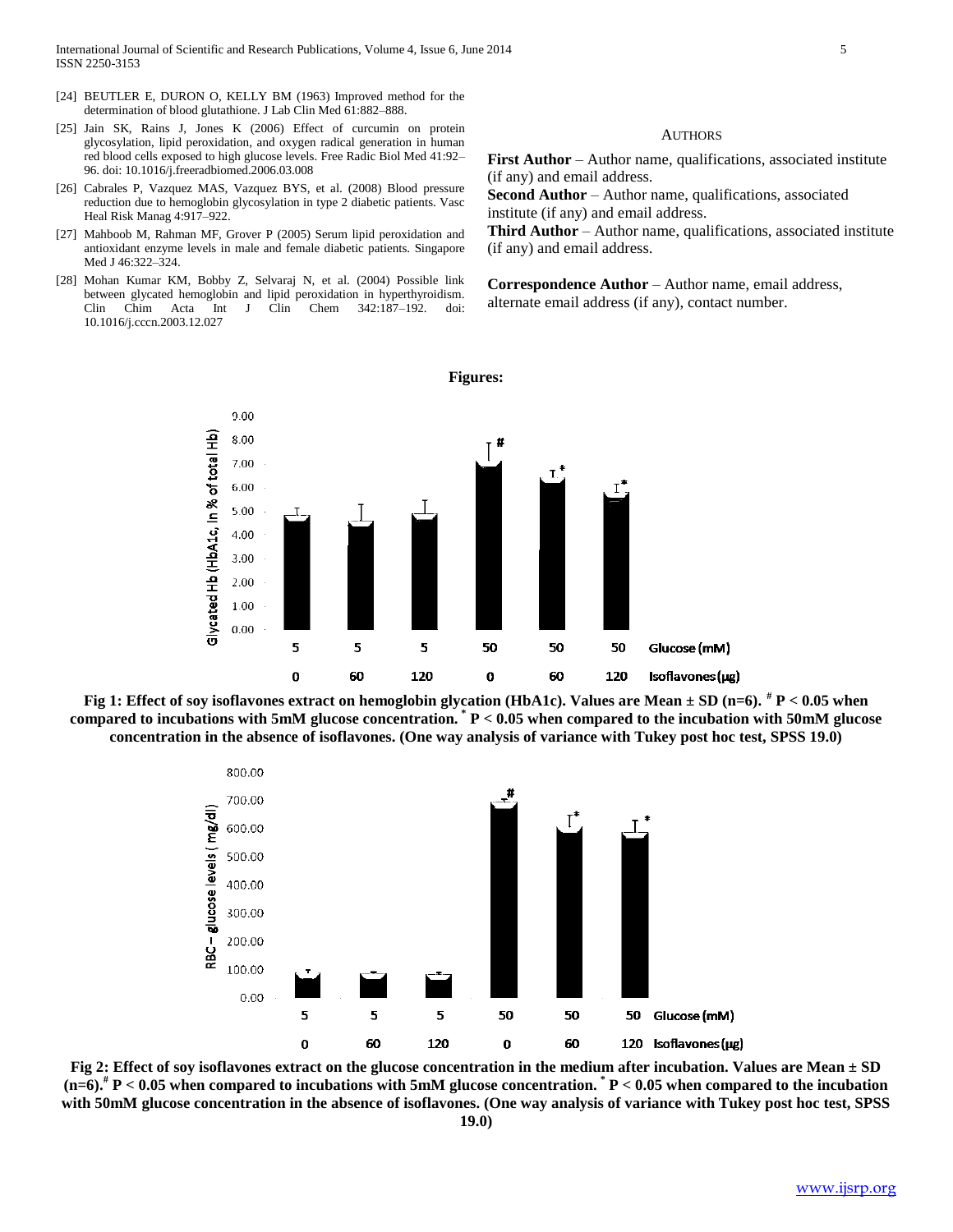

**Fig 3: Effect of soy isoflavones extract on lipid peroxidation (RBC - MDA) in RBC treated with different concentrations of glucose. Values are Mean ± SD (n=6). # P < 0.05 when compared to incubations with 5mM glucose concentration. \* P < 0.05 when compared to the incubation with 50mM glucose concentration in the absence of isoflavones. (One way analysis of variance with Tukey post hoc test, SPSS 19.0)**



**Fig 4: Effect of soy isoflavones extract on RBC reduced glutathione (RBC-GSH) concentration. Values are Mean ± SD (n=6). (One way analysis of variance with Tukey post hoc test, SPSS 19.0)**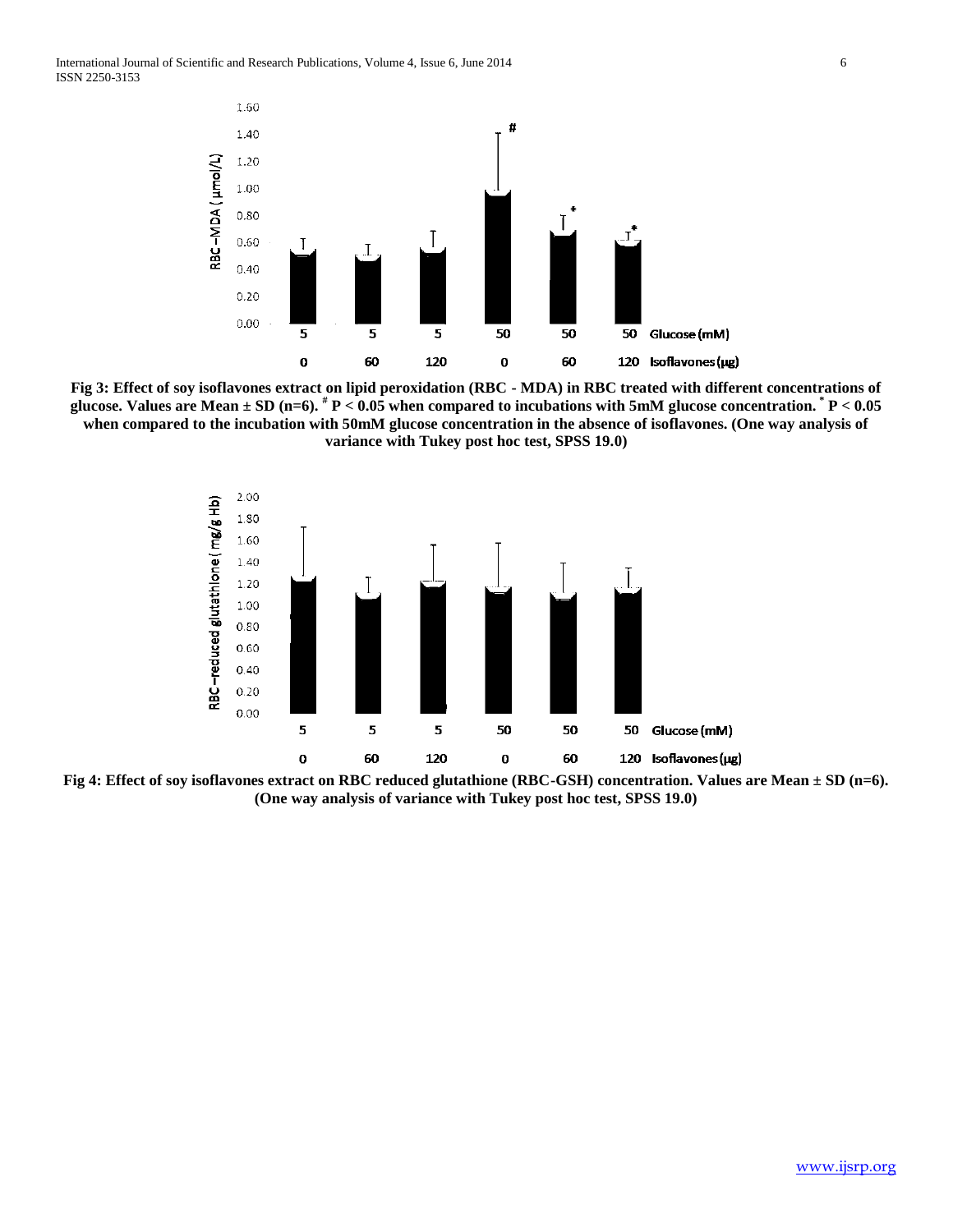

5mM Glu









5mM Glu + 120µg/ml SIF



50mM Glu

50mM Glu + 60µg/ml SIF

50mM Glu + 120µg/ml SIF

**Fig 5: Effect of soy isoflavones extract on RBC morphology in 5mM and 50mM glucose treated red cells. The red cells images were observed using CKX 31 Standard Cell Culture Inverted Microscope System (Olympus, Japan). The magnitude of 400X was used for all observations.**



**Fig 6: SDS PAGE separation of plasma protein. Ten percentage separating gel was used for separation. AAPH treatment caused reduced total proteins and albumin levels and this was inhibited when plasma was pre-treated with soy isoflavones extract. Image was captured in Image Densitometer GS 710 (Bio Rad, China) and analysis were done using Quantity One software.**